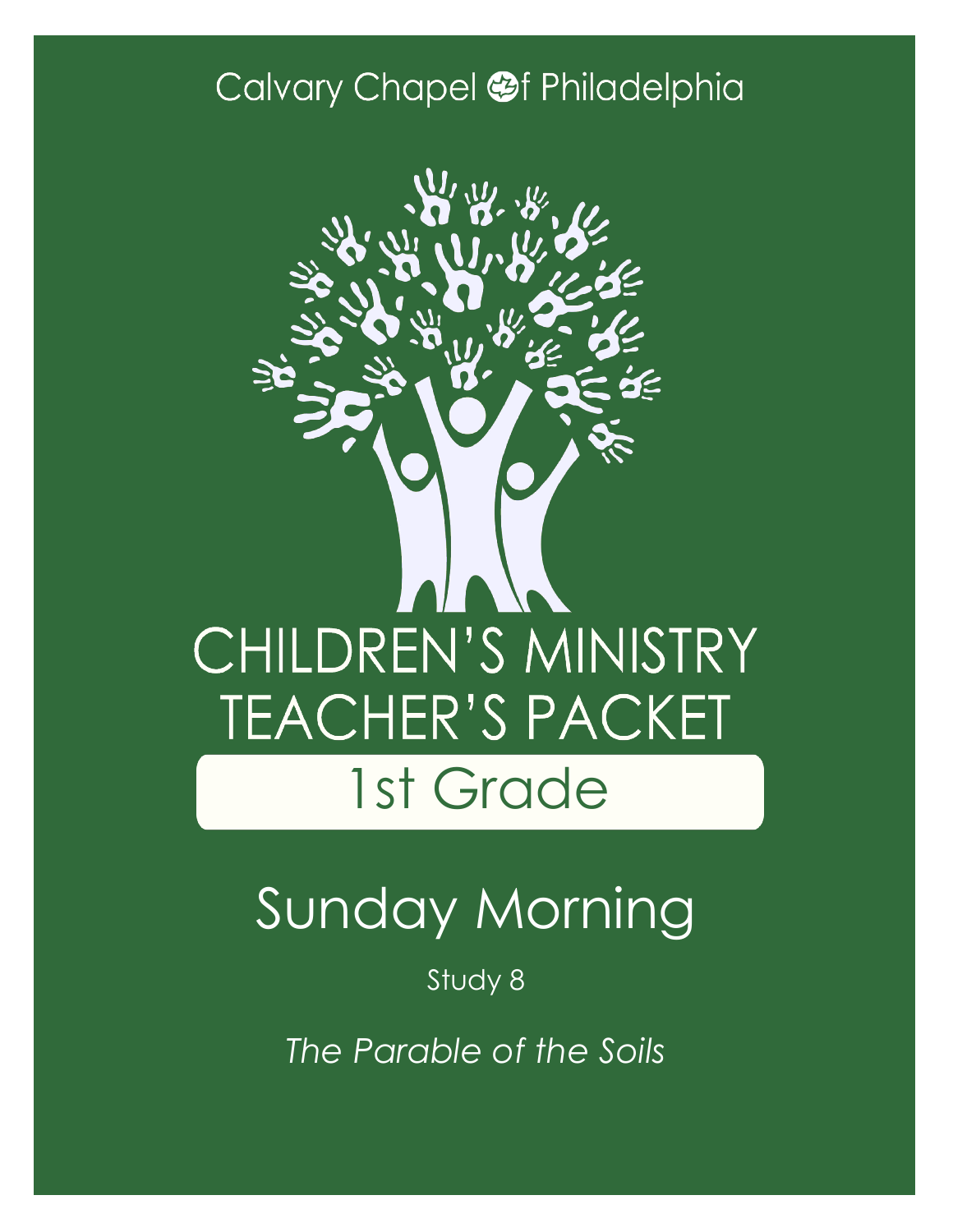#### The Parable of the Soils

The Objective is the key concept for this weeks lesson. It should be the main focus of the study

These are the key verses that you will find helpful in teaching your study this week. The "Main passage" is the basis of the study, where the other verse support the objective of the lesson.

There is a memory verse for the students that relates to every study. If a student can memorize the verse for the following week you may give them a prize from the "reward box" found on your cart.

An introductory activity or question that will settle the class, draw their attention to the study and prepare their hearts for God's Word

**Objective This lesson will cause the students to look at their response to God's Word through the parable of the soils.**

**Key Verses** Luke 8:4-15—Main Teaching Passage Matthew 13:1-23; Mark 4:1-20 (Parallel Passage)

#### **Memory Verse** - Psalm 119:140

"Your word *is* very pure; Therefore Your servant loves it."

#### **Hook**

Review last week's memory verse, Hebrews 11:1.

Take some of the seeds on your cart and put them in various places (on the carpet, on a desk, etc.). Then put one in the cup of soil on your cart. Ask the class which seed will grow the best.

In today's story, Jesus will use a similar example to talk about how we respond to the Word of God.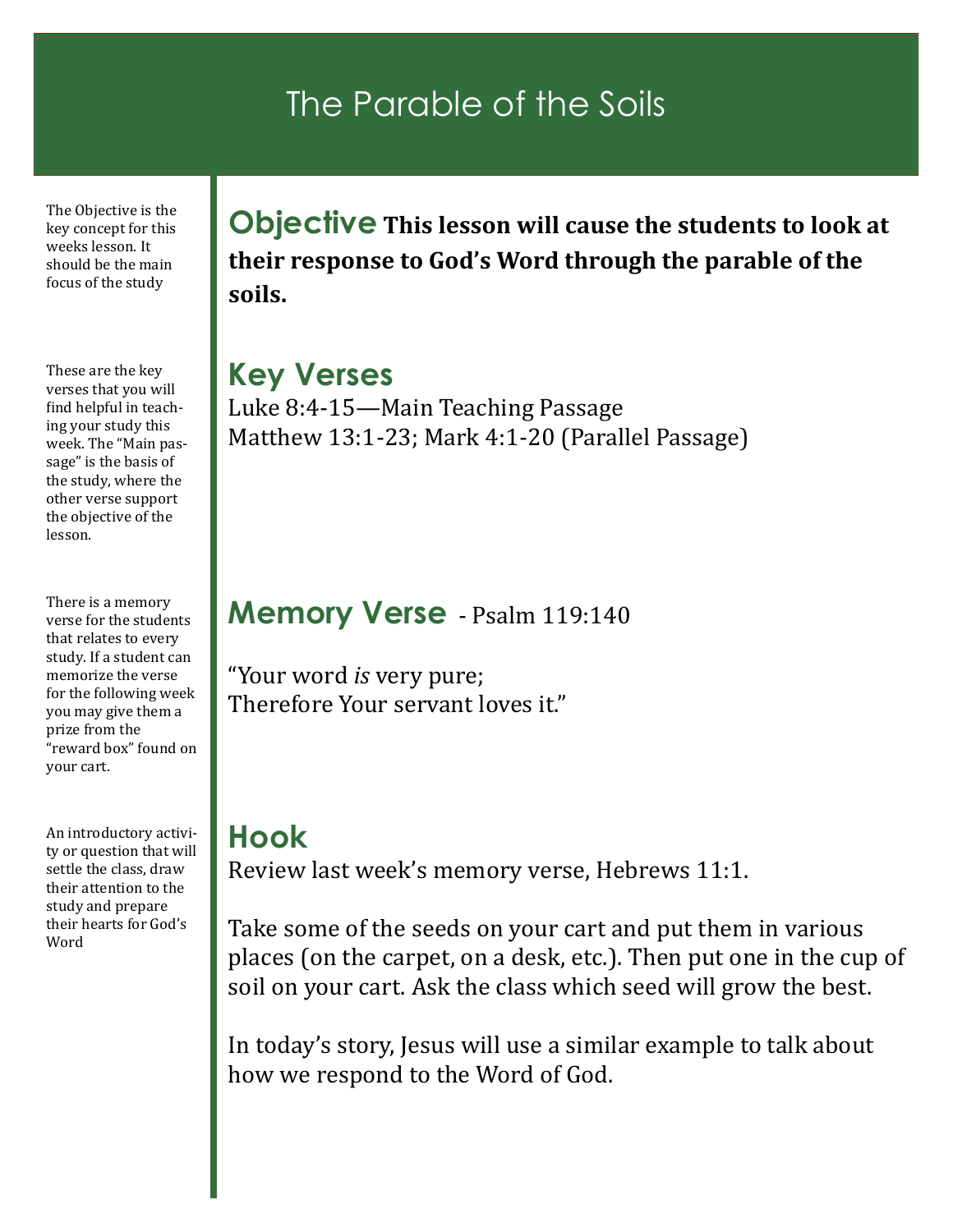What does the Bible say? This is where we will read a passage or series of passages that teach on the subject of the day.

BOOK

The last couple of weeks, we looked at some of the things Jesus did. Today, we will look at something He said. Specifically, we will be looking at one of His parables. A parable is a made-up story that Jesus would use to show us a spiritual truth. Today's parable is called the parable of the soils. Jesus told the story of a farmer who went out to spread some seed. Some of the seed fell out of his bag and along the path, where some birds took it away. Some of the seed fell on rocky soil and grew for a little bit, but eventually it died due to lack of moisture. More seed fell on thorny soil. These seeds also began to grow, but then the thorns choked them and they died as well. Lastly, some of the seed fell on good soil and produced lots of fruit. Later, one of the disciples asked Jesus to explain the parable. Jesus told them that the seed represented the Word of God. The seeds that fell on the path are people who, when they hear the Word of God, Satan takes the Word away and it never gets a chance to settle in their lives. The rocky soil stands for those who, when they hear God's Word, at first respond with joy and excitement. However, they had no roots, so when temptations come, they fall away. The third soil represent those who hear the Word and begin to grow, but the things of the world keep them from ever reaching full maturity. Finally, the fourth soil is those who hear God's Word, obey, and become mature.

## $C(K)$

In today's story, Jesus uses a parable to show us a spiritual truth. These parables can be compared to stories we tell today, such as the story of the tortoise and the hare. That story uses the fictional tale of a turtle and rabbit in a race to make a point: slow and steady wins the race. Jesus used parables much in the same way to demonstrate spiritual reality.

When we read the parable of the soils, we are supposed to critique our own lives to see which of these categories we fall into. How do we respond when we hear the Word of God? The first soil is the soil of outright rejection. These are the people who have no desire to be a Christian. The minute they hear the name of Jesus, they are uninterested or angry.

The second group hears about Jesus, and at first they are happy. They respond with excitement and enthusiasm, but it all has no root. They do not settle firmly into a life of Scripture reading, prayer, and church involvement, and so when temptations and difficulties come, they fall away.

The interpretation/ exegesis of the passage. What does this passage mean? How does this passage apply to my life?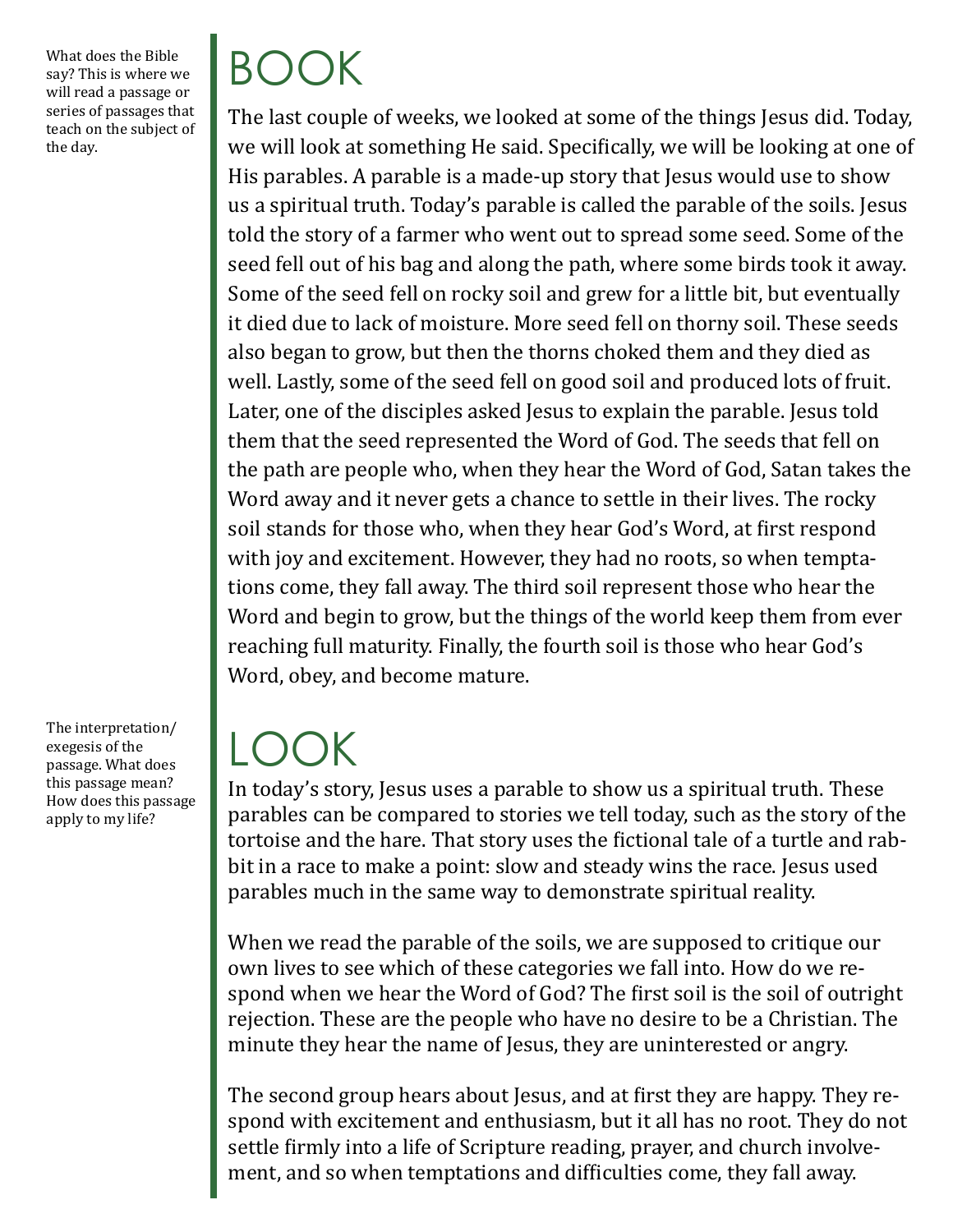# LOOK (Continued)

The third soil, much like the second soil, has a good start and those who fall in that category might see some growth at first. However, surrounded by the cares of the world, they choose the world instead of God. They would rather have money, power, and possessions than live a life that honors God.

The final soil is the good soil. These are believers who hear the Word, believe it, obey it, and grow. Their faith and love for God increases over time and they mature into strong believers. The goal of this story is for anyone who finds that they are currently one of the other three kinds of soil should seek to be like the good soil. That means responding to the Word of God with faith rather than unbelief or doubt. It requires developing firm roots in their walk with the Lord. It involves avoiding surrounding themselves with the things of the world. Most importantly, a person who is "good soil" is someone who loves the Word of God. Therefore, if we want to be good soil, we need to read, believe, obey, and love all that God says to us in the Bible. While many people think the Bible is hard to read or boring, many times, the more people read it, the more they understand and come to love God's Word.

## TOOK

As a class, memorize Psalm 119:140.

Review with the class the four soils and who they represent. Ask how we can be like the good soil and love the Word of God.

**Pray:** Thank the Lord for His Word. Ask Him to make you all good soil and give you a love for His Word.

**Parent Question:** Read Psalm 119:9-24 with your family and talk about what these verses say about the Word of God.

What is my response to this passage of Scripture? How should my life change according to what this passage teaches me? What are the practical things I can do throughout the week to make this true in my life.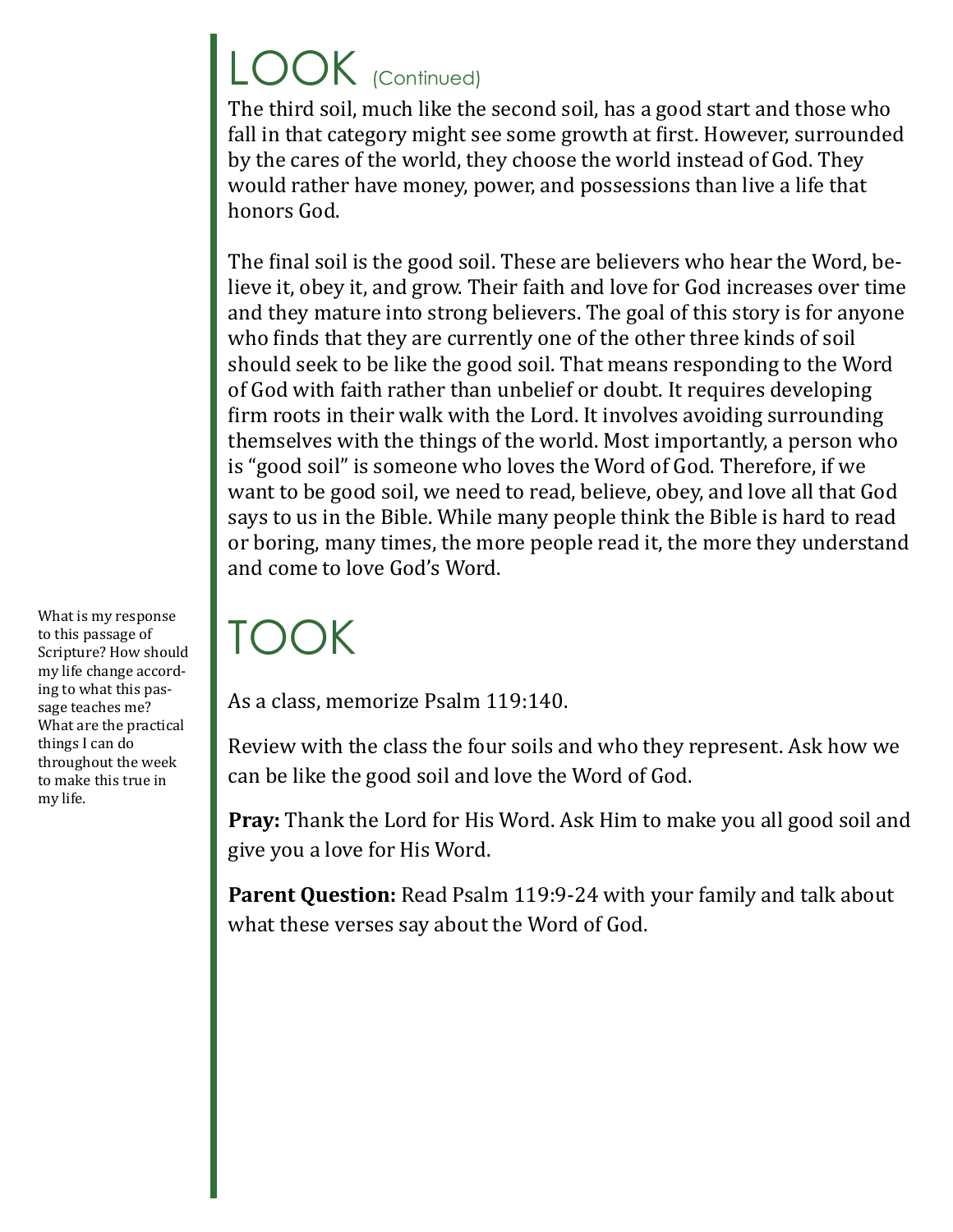## FURTHER STUDY

#### **Commentary on Luke 8:4-15 by David Guzik**

2. [\(Luk 8:4](https://www.blueletterbible.org/kjv/luke/8/4-8/s_981004)-8) The parable of the soils.

And when a great multitude had gathered, and they had come to Him from every city, He spoke by a parable: "A sower went out to sow his seed. And as he sowed, some fell by the wayside; and it was trampled down, and the birds of the air devoured it. Some fell on rock; and as soon as it sprang up, it withered away because it lacked moisture. And some fell among thorns, and the thorns sprang up with it and choked it. But others fell on good ground, sprang up, and yielded a crop a hundredfold." When He had said these things He cried, "He who has ears to hear, let him hear!"

a. **He spoke by a parable**: The word **parable** comes from the idea of "to set along side." As Jesus used parables, it means to set a spiritual truth along side a daily truth of living.

b. **A sower went out to sow his seed**: In this parable, Jesus described something they were all familiar witha farmer casting seed on the ground, and the seed falling on different types of soil.

i. Why wouldn't the farmer only cast seed on good soil? Some fell on the pathway by accident (**some fell by the wayside**), but most of the seed was sown on ground that was plowed *after* the seed was cast. Therefore, you didn't know where rocks were or where thorns might grow.

c. The seed fell on three areas without lasting success: on the pathway (**the wayside**), on the rocky ground (**on rock**), and on the thorny ground (**among thorns**). But some of the seed fell on **good ground**.

d. Though this is commonly called *the parable of the sower*, it should really be called *the parable of the soils*. The difference is never the *seed*, but on the kind of *soil* it lands on.

3. [\(Luk 8:9](https://www.blueletterbible.org/kjv/luke/8/9-10/s_981009)-10) The purpose of parables.

Then His disciples asked Him, saying, "What does this parable mean?" And He said, "To you it has been given to know the mysteries of the kingdom of God, but to the rest *it is given* in parables, that 'Seeing they may not see, and hearing they may not understand.'"

a. **To you it has been given to know the mysteries of the kingdom of God, but to the rest it is given in parables**: As Jesus used them, parables were more like puzzles or riddles than illustrations. Only those who had the right "key" could understand them. The disciples, who wanted the things of God, were **given to know the mysteries of the kingdom**-they could be spoken to plainly. But often, others were taught **in parables**.

i. **The mysteries of the kingdom of God**: In the Bible, a *mystery* isn't something you can't figure out. It is something that you would never know unless God revealed it to you. In the Biblical sense of the idea, you may know exactly what a mystery is, yet it is still a mystery, because you would not have known unless God revealed it.

b. **Seeing they may not see, and hearing they may not understand**: By quoting this passage from **Isaiah** [6:9,](https://www.blueletterbible.org/kjv/isaiah/6/9/s_685009) Jesus explained that He offered His hearers the opportunity to dig deep and find the truth, or to turn a